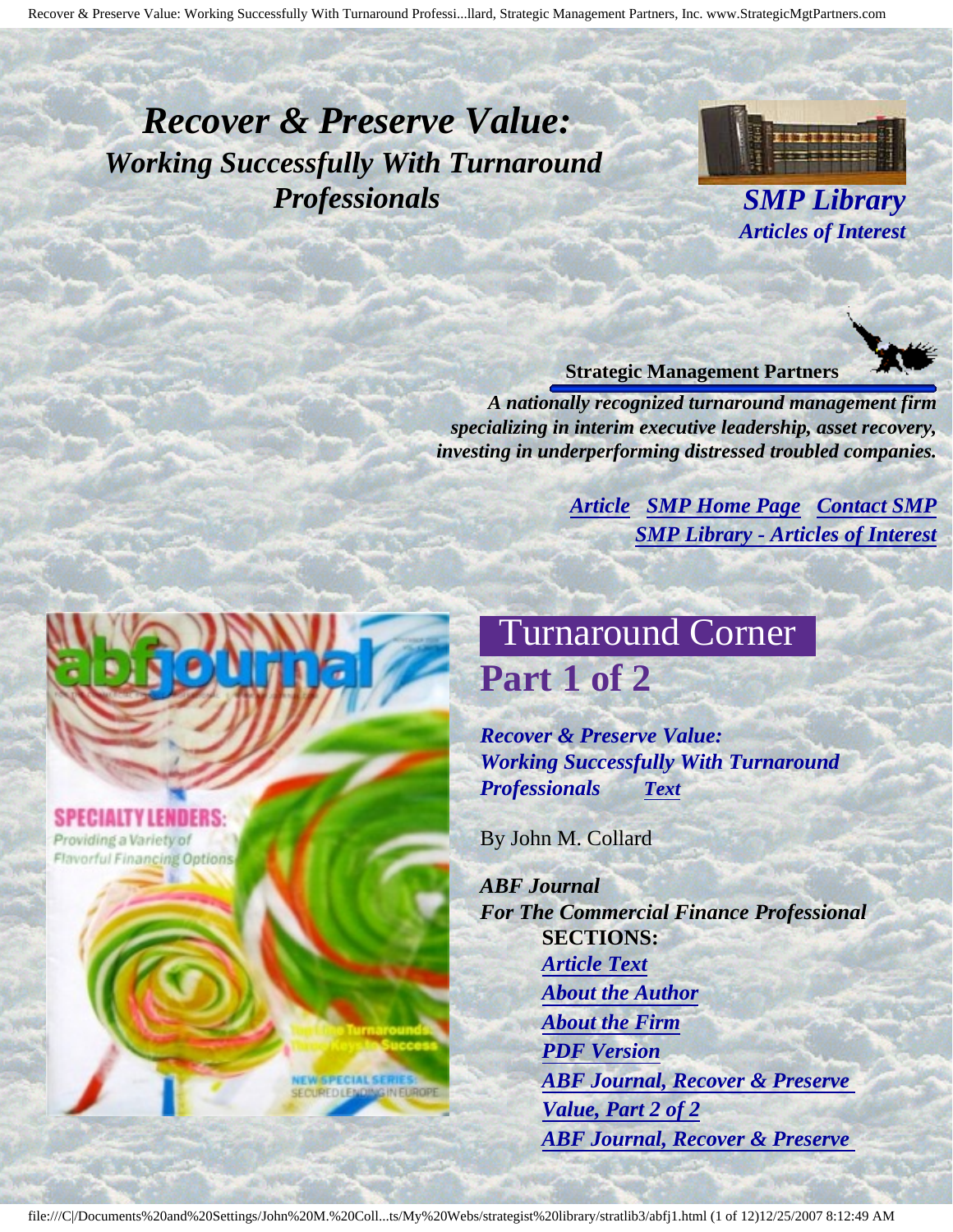*[Value, Parts 1 and 2 Together](http://members.aol.com/stratlib3/abfj.html)*

*[Sections](#page-0-1) [Index](#page-0-2)*

<span id="page-1-0"></span>Turnaround Corner **Part 1 of 2**

## **Recover & Preserve Value: Working Successfully With Turnaround Professionals**

#### By John M. Collard

The turnaround of a business in financial distress involves managing the business and its problems. The process is time consuming and requires a special set of skills. The problems of the business are often compounded by owners or management who are facing financial distress for the first time and who are reticent to change. This is where the turnaround specialist brings his/her art to the process.

The identity of the client must be clear. The client's identify may appear clear at first glance, but it can quickly become blurred. For example, the owner of a closely held business may be as concerned about personal guarantees as about the survival of the business. In addition, if the lender has referred the specialist, the specialist must make it clear to all parties whether the lender or the business is the client.

Turnaround specialists generally are either interim managers or consultants. Interim managers will replace the CEO, take the decision-making reins of a troubled business, and guide it through its troubled waters, hopefully to safety. Turnaround consultants advise existing management without taking an operating role within the company. Although some specialists are willing to act as either an interim manager or a consultant, most prefer to act as one or the other.

A troubled business may also need the help of an experienced general manager or an expert in a particular aspect of the business. A troubled business often has a unique problem that requires an industry-knowledgeable expert rather than a experienced general manager. Naturally, this determination depends upon the particular company, industry, and problems involved. Keep in mind, however, that industry knowledge is not the same as turnaround management knowledge. A skilled turnaround specialist can often revive a company using his/her turnaround talents despite initial unfamiliarity with the technical aspects of the business.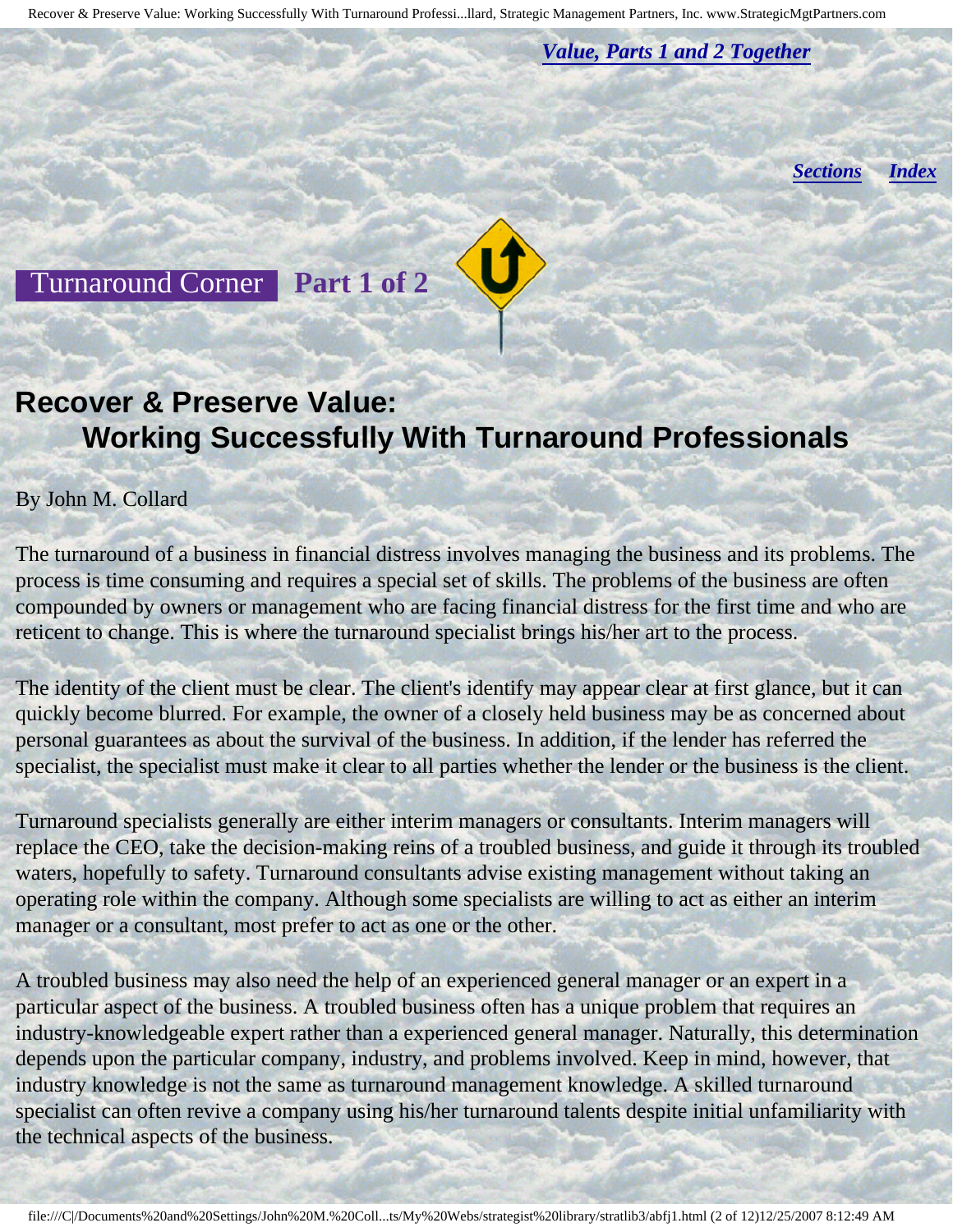Many turnaround specialists also concentrate on varying stages of business decline. While some practitioners work with clients in or on the edge of bankruptcy, others concentrate on only those in an early stage of decline.

## **Is A Turnaround Specialist Needed?**

Before this question can be answered, it is important to understand why businesses fail. The answer is usually mismanagement. Some of the many internal and external factors controlled by management include:

- **Autocratic management** resulting in overextended management, unclear lines of authority.
- **Ineffective communications**, unnecessary meetings, etc.
- **Neglect of human resources** evidenced by excessive turnover rates.
- **Inefficient compensation and incentive programs.**
- **Company goals that are not understood or achieved.**
- **Deteriorating business** from established clients, indicating strategies are outdated.
- **Inadequate analysis of markets and strategies.**
- **Lack of timely and accurate financial information.**
- **History of failed expansion plans.**
- **Uncontrolled or mismanaged growth.**

Management is often prone to blame the misfortunes of the business on external factors ostensibly beyond their control rather than to be held accountable and correct the situation. Some of these external factors include:

- **General economy**
- **Unfavorable legislation**
- **Interest rate fluctuations**
- **Labor unrest**
- **Labor cost increases**
- **Competition**
- **Litigation**
- **Market decline**
- **Raw material cost increases**

# **WARNING SIGNS: How Do You Diagnose Trouble?**

What are the warning signs of a business heading toward trouble? This is one of the most frequently asked questions of turnaround specialists. Trouble comes from a variety of causes. The obvious signals are rarely the root cause of the problem. Losing money, for example, is not the problem, but the result of other problems.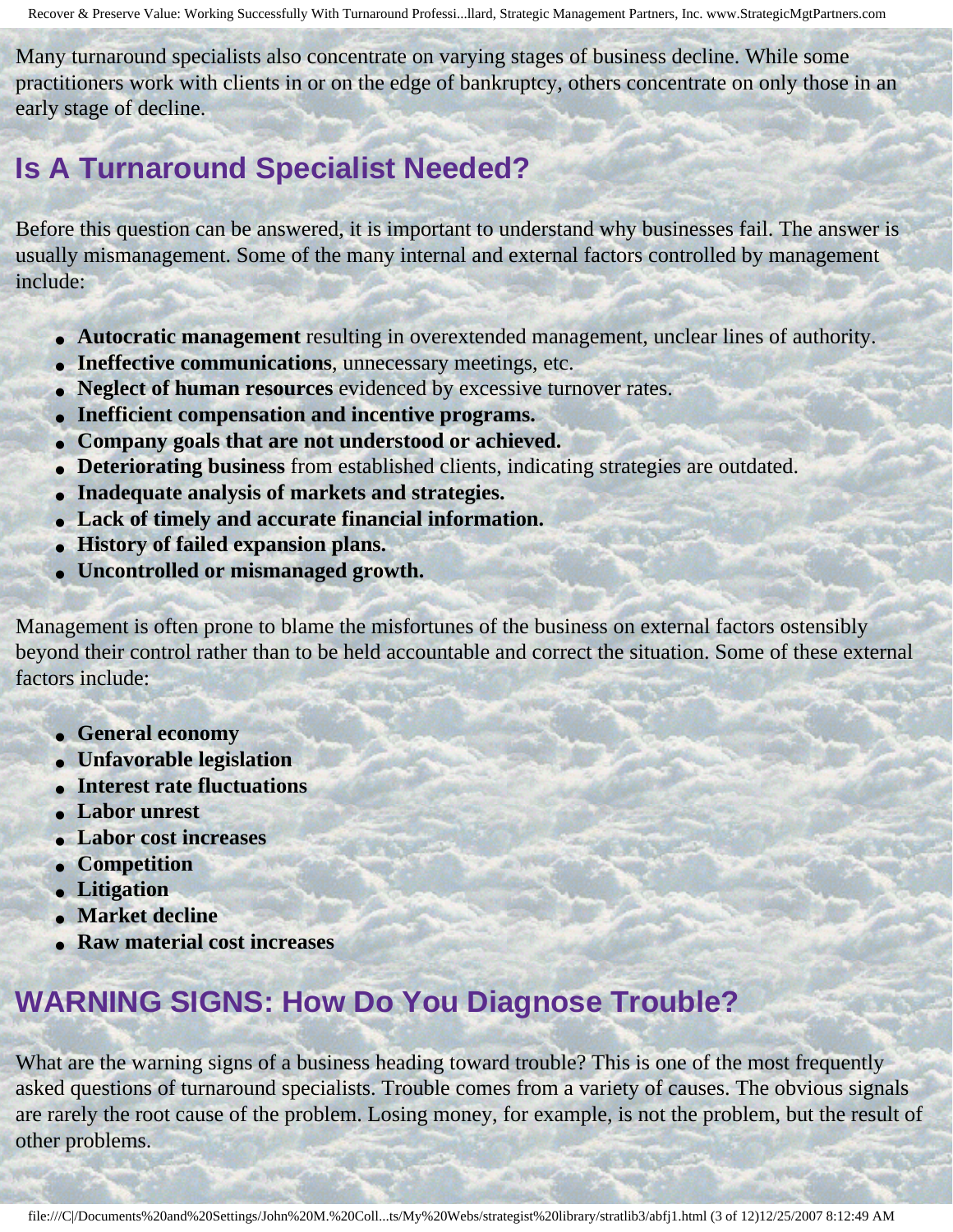The warning signs listed below are not all-inclusive, but may provide some insight as to why the company is facing difficulty. Signs connected with a company's operational performance include:

- **Decrease in profit**
- **Lack of both short- and long-term planning and forecasting**
- **Quality control problems increased returned goods and customer complaints**
- **Late or slow delivery**
- **Increase in fixed costs relative to revenues**
- **Management and employee turnover**
- **General employee dissatisfaction and performance**
- **Employee layoffs**
- **Declining revenues per employee**
- **Trade credit difficulties and restrictions**
- **Failure to take purchase and other cash discounts**
- **Delay returning telephone calls**
- **Delay in submitting financial statements to banks, lenders, and suppliers**
- **Board of Directors resignations**
- **Auditor resignations or turnover**
- **Failure of board of directors to diligently exercise its oversight function**
- **Return of the "retired" founder to a visible management position**
- **Failure to adapt to new technologies**

Signs relating to a company's financial performance include:

- **Decrease in profit**
- **Decrease in sales**
- **Continued failure to meet bank loan covenants**
- **Decrease in available cash**

Signs associated with poor utilization of assets include:

- **Worsening cash position reduced working capital**
- **Decrease in quick asset ratio**
- **Increase in the debt to equity ratio**
- **Dwindling capital base**
- **Declining asset turnover rate**
- **Declining accounts receivable turnover rate**
- **Deteriorating account receivable aging**
- **Declining inventory turnover rate**
- **Deteriorating account payable aging**
- **Creeping loan balances**
- **Reduced R&D expenditures**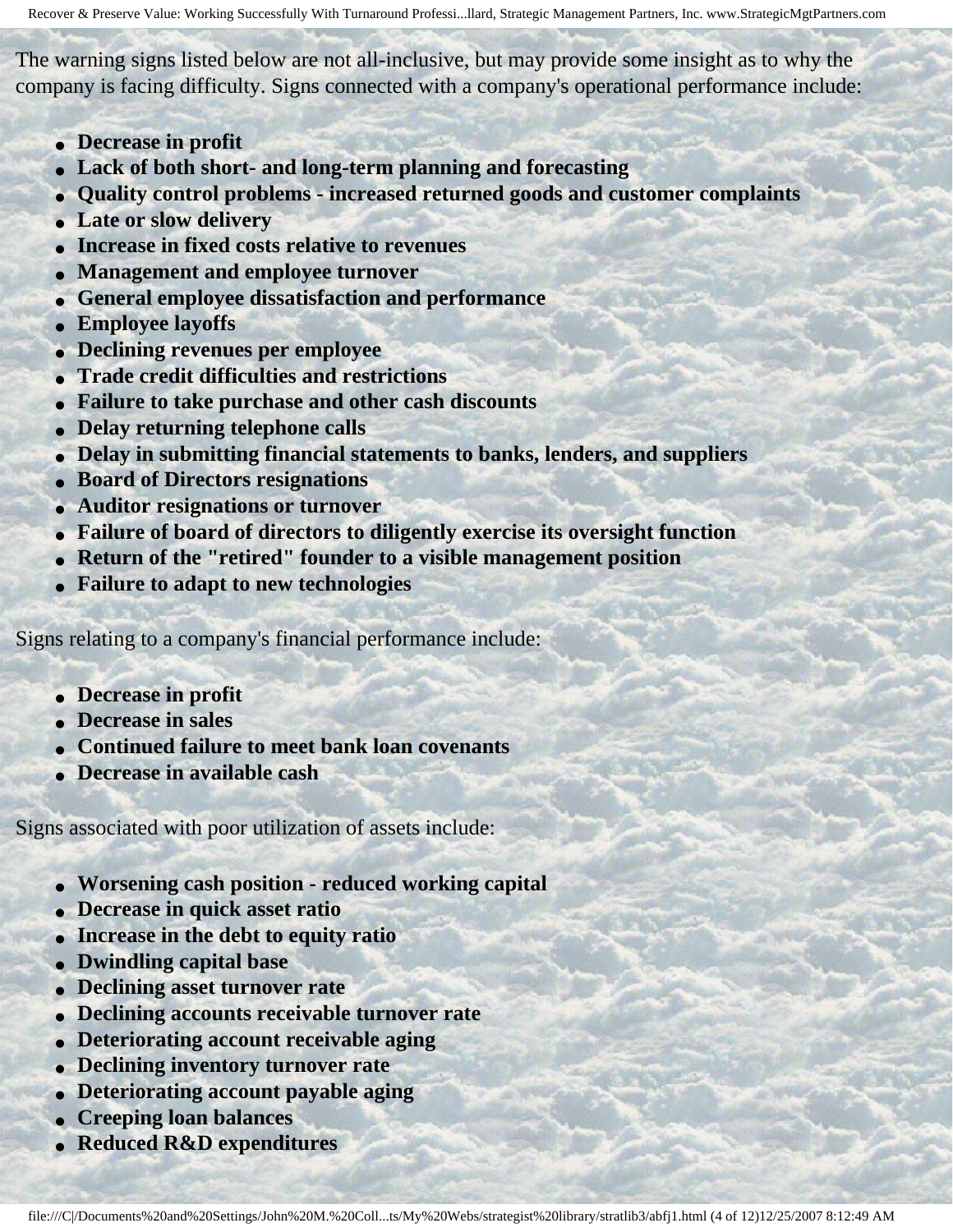- **Changing accounting principles**
- **Financing the purchase of fixed assets out of working capital**
- **Overpaying for assets or business units**
- **Acquisitions of or expansion into non-core related businesses or into businesses which cut into or compete with the core business**

These signs are symptoms, not the problem. The signs are simply the evidence that a problem exists, and it is the problem rather than the symptom that must be identified and remedied.

## **Several formulas exist to predict failure.**

One widely known formula is the Z-Score, developed by Professor Edward Altman of New York University. By weighing various financial ratios, the Z-Score attempts to predict whether a manufacturing company is a bankruptcy candidate.

#### *The formula:*  $Z = 1.2A + 1.4B + 3.3C + 0.6D + 1.0E$

*Where:* 

**A** = Working Capital / Total Assets

**B** = Retained Earnings / Total Assets

**C** = Earning Before Interest and Taxes / Total Assets

 $D =$  Market Value of Equity (\*) / Book Value of Total Debt

 $E = Sales / Total Assets$ 

*(\*)When the company is not publicly traded, book value of equity should be substituted for market value.* 

The resulting scores are interpreted to indicate the following:

Less than 1.8 — The company has a high probability for bankruptcy within the next two years.

**Between** 1.8 & 3.0 — The gray zone where the trend is really the most important criteria.

**Greater than** 3.0 — The company has a low probability for bankruptcy.

A second statistical method developed by Jarrod Wilcox, former assistant professor at MIT's Sloan School of Business, is known as the Gambler's Ruin Prediction of Bankruptcy. This formula, designed to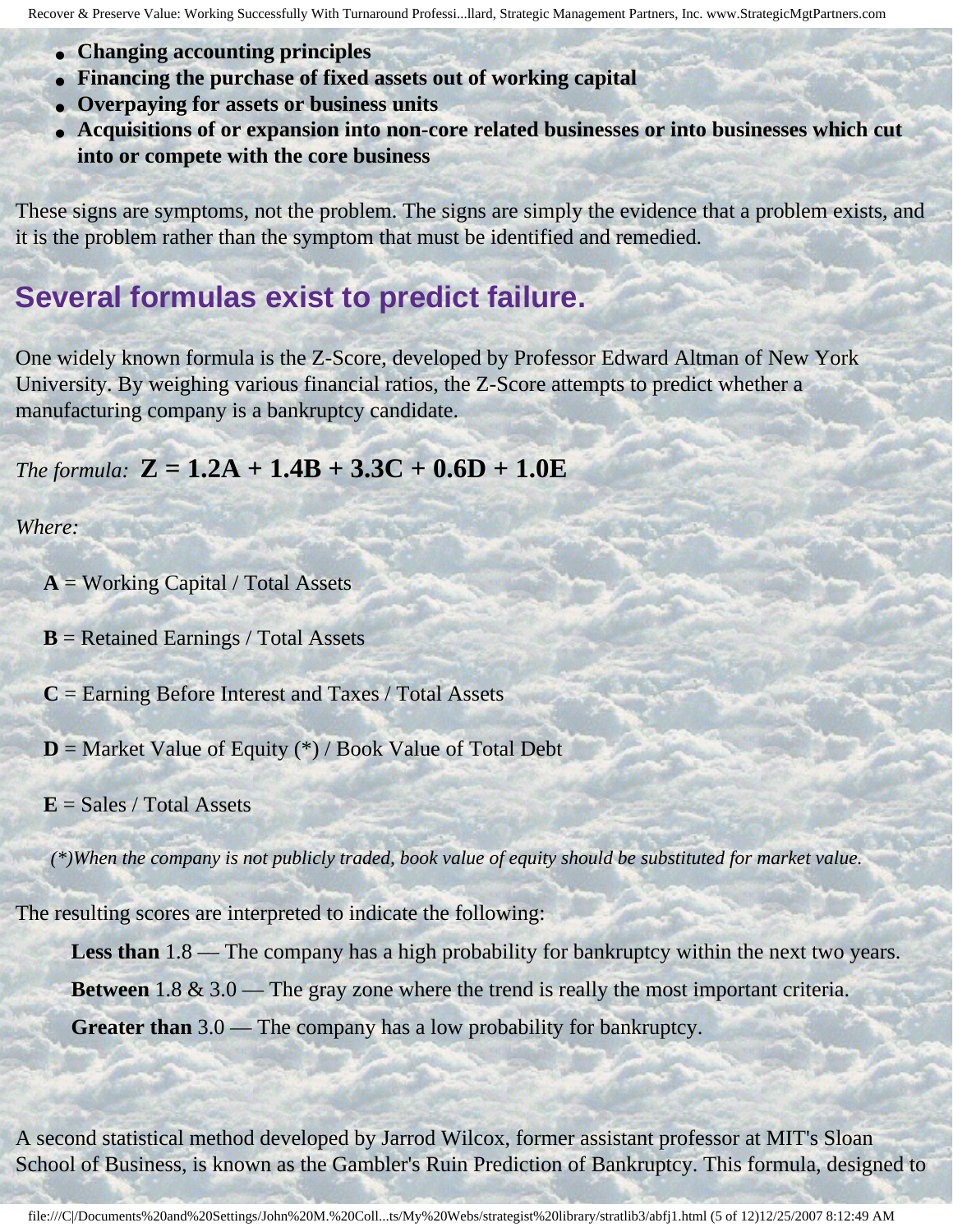predict possible bankruptcy for both manufacturing and retail companies up to five years in advance, is as follows:

## **Liquidation Value = Assets - Liabilities**

#### *Where:*

**Assets** = 100% of cash and marketable securities plus 70% of accounts receivable, inventory, and prepaid expenses plus 50% of remaining assets.

**Change in Liquidation Value from previous year** = Earnings before special items minus 100% of dividends minus 50% of year's capital expenditures and depreciation minus 30% of increase in inventory and accounts receivable since prior year.

If these computations indicate negative amounts, the company is considered a candidate for bankruptcy.

## **Companies Susceptible to Trouble**

Given the market forces of capitalism, all businesses are as vulnerable to trouble as they are to the lure of success. We live in a world of wildly changing technologies. Even with these changes, a business that is managed properly will continue to prosper. However, some industries are more susceptible to trouble than others due to various factors and characteristics.

The fortunes of companies in *cyclical industries* often depend upon forces outside their control such as commodity prices or weather conditions. Those most likely to withstand the effects of these forces are the ones that learn to adapt. They either sufficiently diversify without losing sight of their primary business or are able to control fixed costs in unstable conditions. The ability to adapt is key.

Companies in *newly deregulated industries* face having to learn to survive in a competitive environment without the legal protections previously enjoyed. Deregulation is generally accompanied by an anticipated shakeout of the weakest businesses as competitive forces take hold in the marketplace.

As the United States has evolved from a primarily manufacturing driven economy to an economy increasingly driven by *service-oriented industries*, management must recognize that its most irreplaceable assets are employees. Managing human resources is more important than ever.

*Companies lacking a proprietary product*, - or "me-too" companies - are subject to attack from every direction. Examples of these companies are retail businesses and non-licensed service sector businesses. They face low entry barriers both with respect to capital and expertise and a multitude of competitors.

Many entrepreneurial companies and start-ups are *single-product and single-customer companies.* In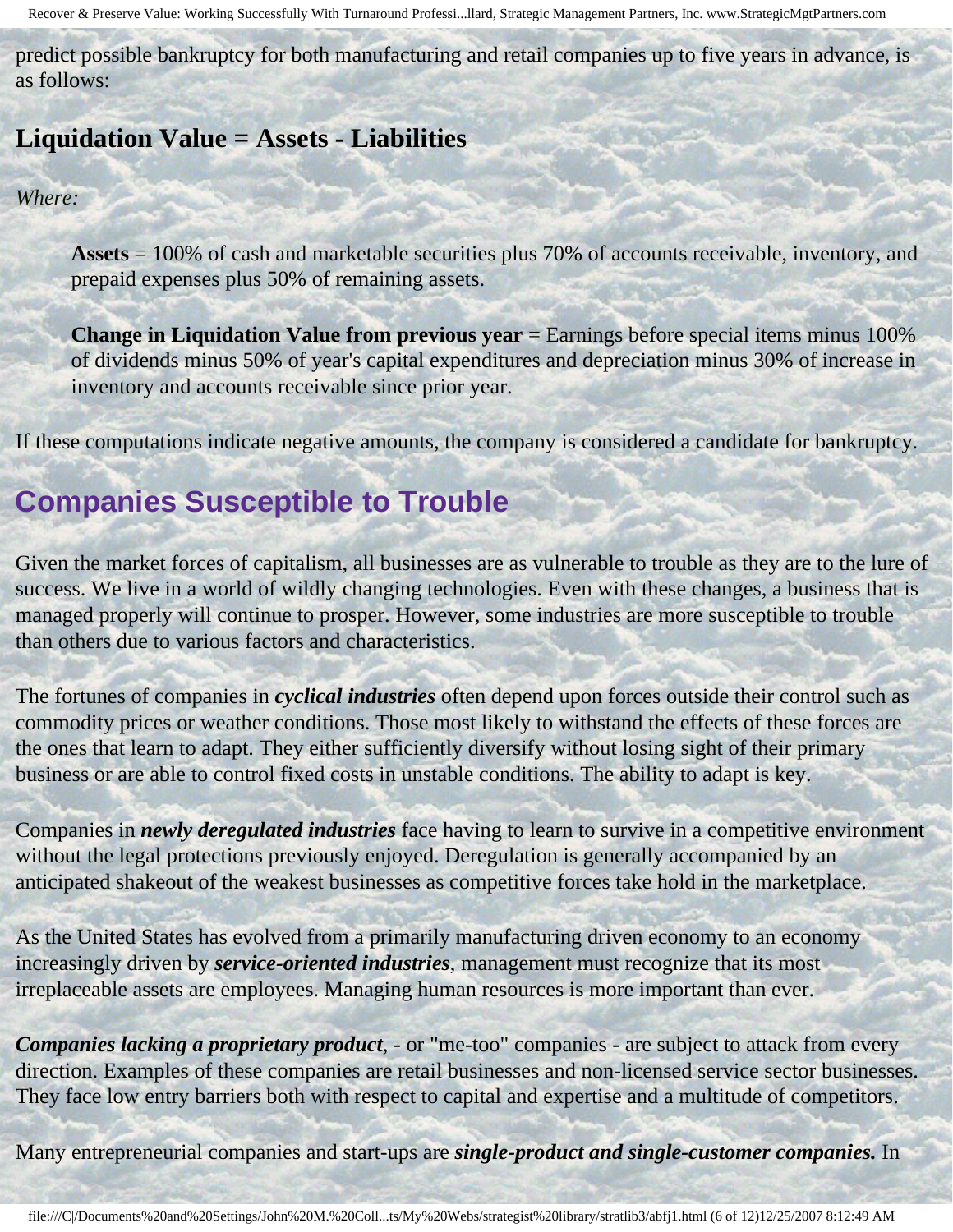order to succeed, these companies usually must develop new products or diversify to compete and satisfy customers. Few are able to maintain their start-up success, but instead struggle to compete with existing competition and new market entrants. Reaching maturity takes years during which the company is vulnerable.

*Rapidly growing companies* are often driven by entrepreneurial zeal and overwhelming emphasis on sales. Often, inadequate attention is given to the effects of growth on the balance sheet. With huge sales increases and significant investments into R&D, these companies suddenly find themselves in a situation where the balance sheet simply cannot support the growth.

*Highly leveraged companies* have so many factors that must converge to be successful that they are often most susceptible to the external uncontrollable causes of business failure, such as interest rate fluctuations or an increase of raw material costs.

*Closely held businesses and family owned businesses*, by their nature, select leadership based not upon managerial talent but by virtue of family or close personal relationships with the shareholders. More than in other businesses, owner/managers link their personal psyche to that of their business. To the owner/ managers, business failure is often perceived as a personal failure. Owner/managers often believe that they are irreplaceable or are afraid to admit that they are not. They want to maintain control, and consequently, they fail to either develop a management team or a plan for transition of management. These owner/managers are reluctant to acknowledge early warning signs of failure and are also apt to ignore them.

Perhaps *declining industries* face the most difficult task of all. Declining industries are those in which total industry-wide unit shipments are declining. Maintaining market share involves shrinking. Maintaining volume involves increasing market share (i.e., taking business from competitors). Management, which refuses to admit that the industry is declining or bets its future on the industry recovering, is the most prone to failure.

Approximately 70% of *entrepreneurs and start-ups* fail within two years. Entrepreneurs do not necessarily come from managerial backgrounds. They have visions of what the future will look like before the rest of us know to invent the better mouse trap. Their *modus operandi* is to capitalize on their head start as a way to convert their vision to a profitable reality. The same skills that keep an entrepreneur focused on an idea, regardless of obstacles, can make him oblivious to the competition on his heels or to new changes in the market. Ultimately, the market does catch up, forcing the entrepreneur to compete in a mature industry rather than in an emerging industry. As entrepreneurs survive the transition to professional management and new technologies gain a stronghold on the economy, emerging industries are born.

## **Hiring A Turnaround Specialist**

Before seeking a turnaround specialist, a business should attempt to understand its desires and needs and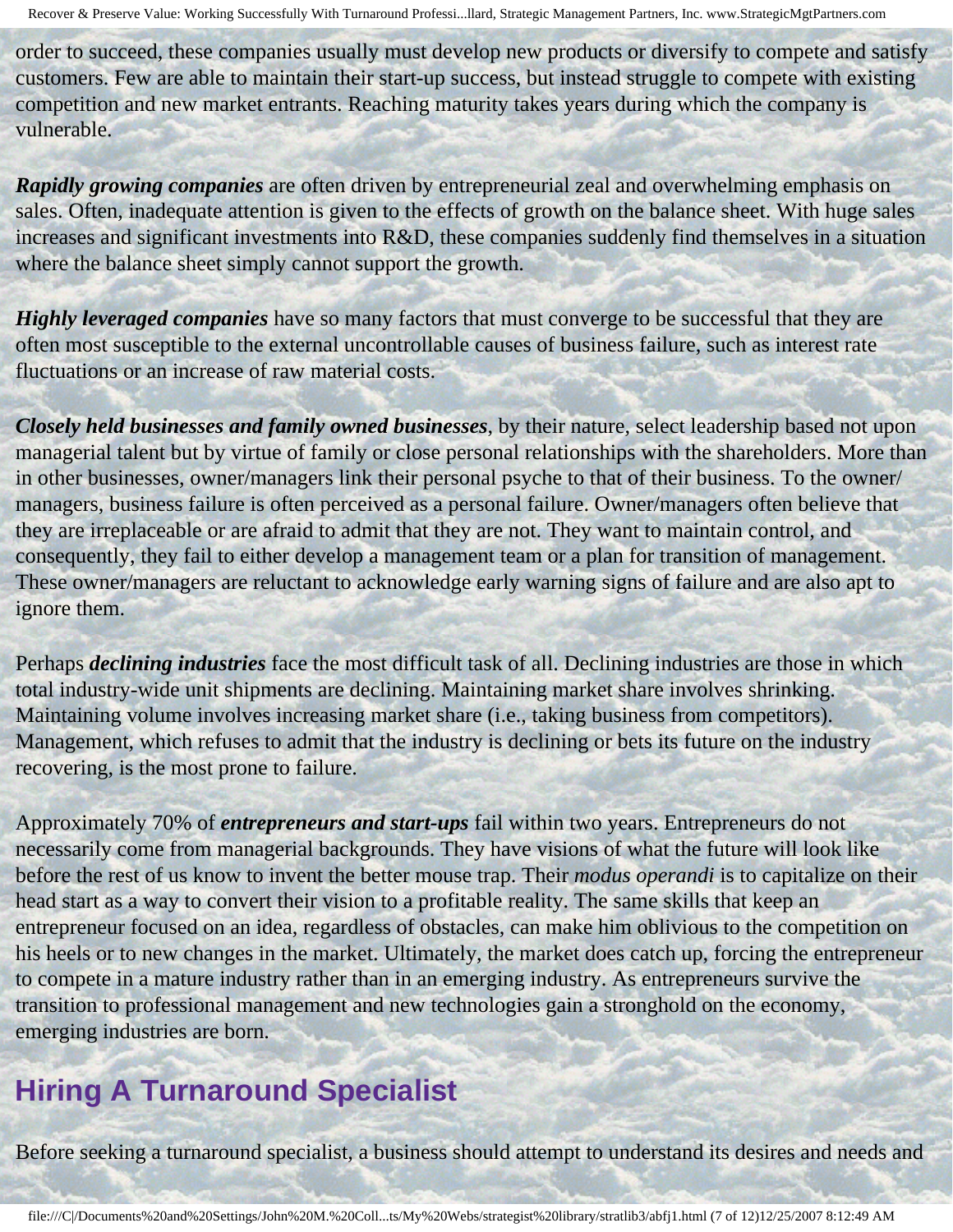it should be willing to face the reality of very difficult issues. With statistics generally pointing to mismanagement at the root of most crises, the business should be aware that the turnaround specialist will perform a quick study of management capability. Management must be committed to participate in the recovery, agree that the turnaround specialist is the catalyst to the recovery, and undertake to learn as much as possible so that it can better manage the business at the conclusion of the turnaround engagement.

Thus, before calling a turnaround specialist, management should ask itself some hard questions:

- **Can a turnaround be realistically achieved?**
- Is management aware that a true turnaround can take years to accomplish?
- Have business issues been isolated from personal issues? Or, is the primary goal of hiring **the specialist to protect the owner from personal guarantees and preserve personally owned assets?**
- **What can be reasonable and realistically expected from the turnaround specialist?**
- **Is management willing to admit that the business' problems are, in all likelihood, the result of mismanagement?**
- Is management willing to become, if necessary, the student rather than the teacher or the **follower rather than the leader?**
- If asked to give up the controls of the business, is management willing to do so?
- **Is management willing to face its own shortcomings and to face facts that may reflect on its ability?**
- **Since the turnaround specialist is often a temporary fix, is management willing to change?**
- **Can management learn to function in a highly controlled environment, subject to being monitored by outsiders?**
- **Is management willing to accept business' failure since some are simply unavoidable and not savable?**
- **Is management willing to agree to a turnaround specialist's engagement if the only realistic expectation is to maximize liquidation value even if the ultimate result is the failure of the business?**
- **Is management willing to sell control and become both a minority shareholder and an employee of a new board of directors if necessary to attract the capital to preserve the company?**
- **Is management, in the case of smaller businesses particularly, willing to face stigma of bankruptcy?**

## **How To Select a Turnaround Specialist**

Owners should be cautious and deliberate in selecting a turnaround specialist. Retaining a turnaround specialist has been analogized to having a heart transplant, an experience few would undertake without much trepidation. But just as heart transplants are necessary to save the life of the patient, a corporate turnaround is very often what is needed to keep a business alive.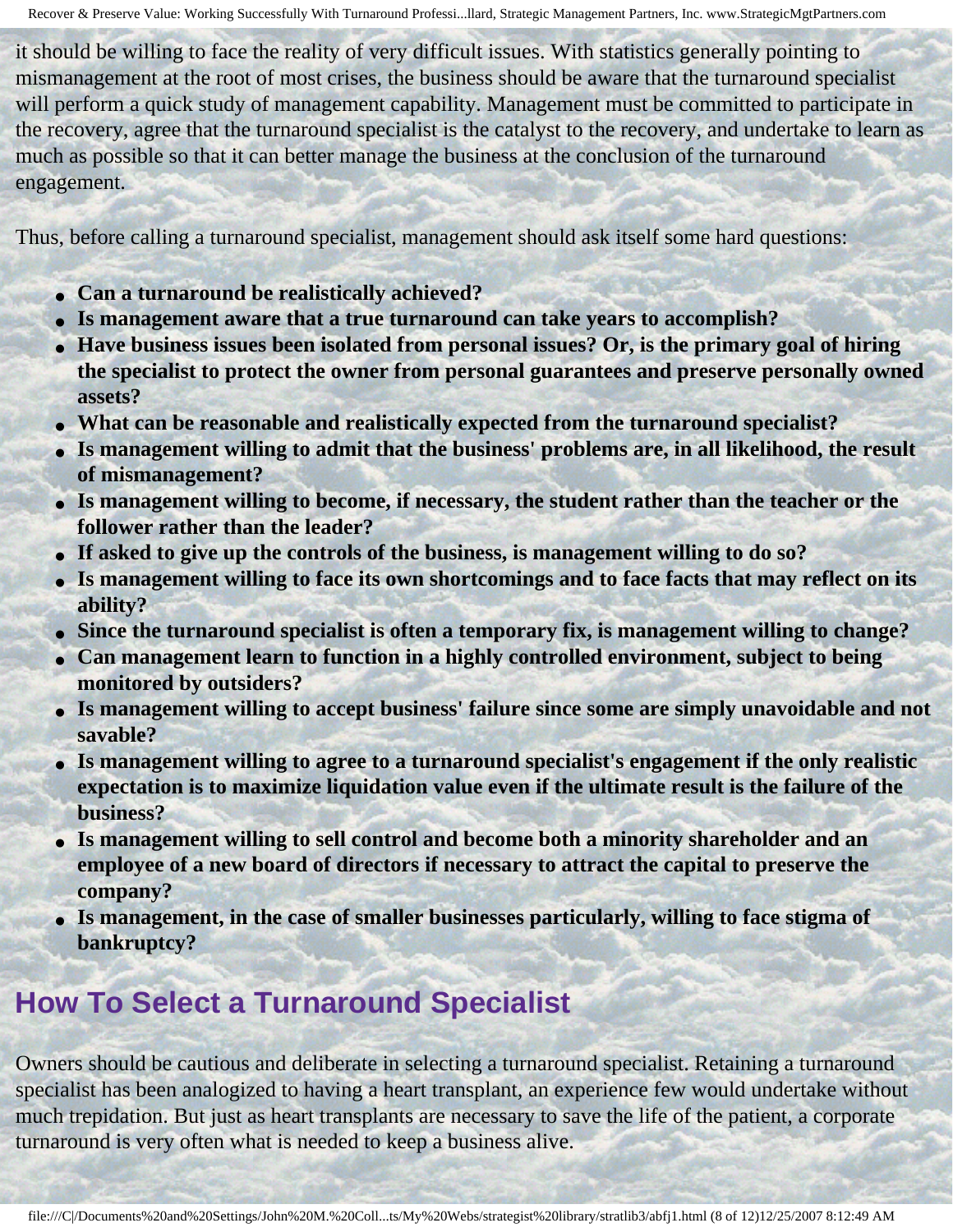## **Interviews and Background Checks**

Owners should do their homework before interviewing any turnaround specialist. Resumes and references should be requested and checked in advance. Owners should not be misled by professional affiliations and should avoid hiring unneeded skills. Beware of an unemployed CEO or CFO masquerading as a turnaround specialist. Simply having a background as a CEO does not mean that the candidate will possess the needed skills to be a good turnaround specialist. Lawyers, accountants, bankers, and financial advisors should be consulted for their opinions and advice.

Several specialists should be interviewed. Despite their hopes, owners should neither expect miracles nor be misled by unrealistic promises or guarantees of success. What the turnaround specialist offers should be weighed against what is realistically achievable.

Be introspective, as the questions above suggest. But when the turnaround specialist arrives, answer his questions, help him find his answers, and above all, listen. Do not forget that owners and management must work together as a partner with the turnaround specialist. Existing management is a key resource for the turnaround specialist and should adopt an attitude that it wants to learn as much as possible so that it will have the skills necessary to run the business when the turnaround specialist's engagement has been completed.

## **Time Commitment of the Turnaround Team**

Ask the turnaround specialist about his/her work schedule. Meet the entire turnaround team, particularly those who will be on the company premises. Obtain commitments regarding the turnaround specialist's personal involvement. Understand what functions he will perform and what will be delegated to his staff. Ask about the interplay between the company's management, the company's staff, and the turnaround team.

## **Select an Individual**

The personal chemistry between the turnaround team and management is critical to the success of the recovery. Thus, select a person, not a firm or a reputation. A turnaround is a very personal and highly sensitive operation. Management should select the specialist it thinks can do the best job, not a firm because it has a good reputation. The reputation will not turn around the company; an individual might.

## **Credibility**

Learn about the turnaround specialist's relationship with your lender, other potential lenders, trade creditors, and alternate suppliers. Make sure the specialist brings credibility. Companies in trouble often need access to products and funds. One of the resources the turnaround specialist brings to the engagement is credibility to lenders, and consequently, enhanced access to credit. A troubled business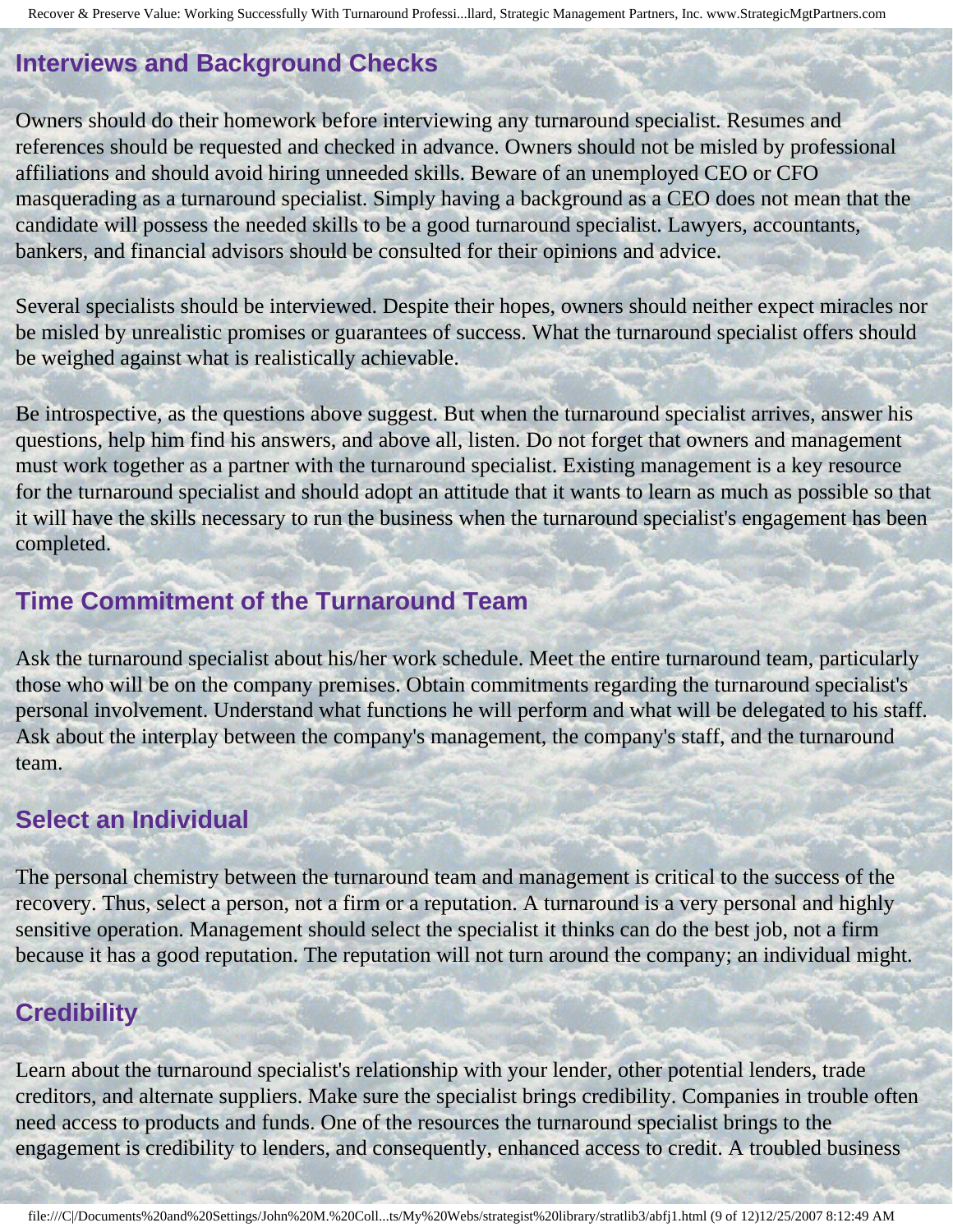often needs more money than its existing lender will supply, and therefore, management assumes a successful turnaround will involve a new lender. This logic, however, often ignores the relationship between the company's operating problems and its lender. It is unreasonable to anticipate that a new lender will be more lenient. In fact, a new lender will likely extract stricter covenants and restrictions, charge significantly higher fees because of the risk of going into a troubled situation, and monitor the loan much more closely. Therefore, the "old" bank may be the company's best source of new money if credibility can be re-established.

## **Obtain a Written Proposal**

Always obtain a written proposal from the turnaround specialist. That proposal should address the turnaround specialist's initial findings, expectations from you and your staff, professional fees, anticipated use of the company's staff, a time line overview, who will be assigned to the engagement, how much time the turnaround specialist expects to commit to the engagement, whether the turnaround specialist will be on hand to implement the plan, at what point the turnaround specialist would expect to withdraw from the engagement, the complete fee structure, and how the turnaround specialist will assist in whatever management changes are necessary. Finally, insist upon and enter a written engagement agreement prior to engagement.

#### **Regular Written Reports**

Ask for regular written reports from the turnaround specialist. These reports should be concise and timely. They will force the turnaround specialist to organize his thoughts, get to the essence of what has happened in the reporting period, not require a significant amount of his time, and make it clear that he works for the company.

## **Involvement in Company's Operations**

Expect the turnaround specialist to involve the company's staff in the daily operations of the business. Seek from the company's staff an evaluation of the performance of the turnaround specialist. Although the initial engagement of a turnaround specialist can be unsettling, management and staff should be made to understand that their jobs are linked to the turnaround effort. Share those evaluations with the turnaround specialist.

## **Confidentiality and Accessibility**

Most importantly, demand and expect both confidentiality from and accessibility to the turnaround specialist. Though the turnaround specialist may be brutally honest with the client, he must present the client in the best light possible to others. Given precarious circumstances, the company must have as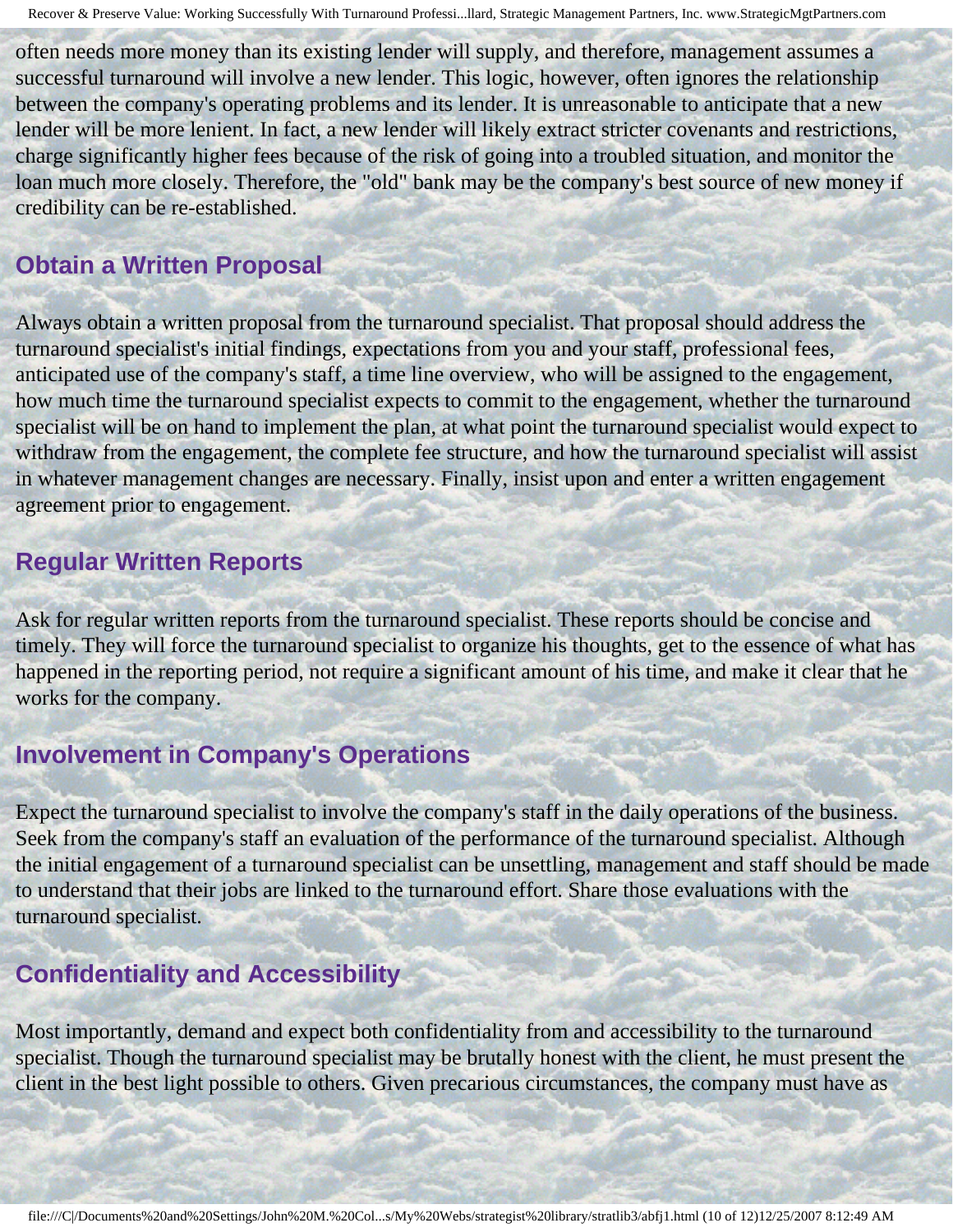much access as it needs to its turnaround specialist.

*[ABF Journal, Recover & Preserve Value, Part 2 of 2](http://members.aol.com/stratlib3/abfj2.html) [ABF Journal, Recover & Preserve Value, Parts 1 and 2 Together](http://members.aol.com/stratlib3/abfj.html)*

## <span id="page-10-0"></span>**About the Author**

**John M. Collard** is chairman of Strategic Management Partners, Inc., a turnaround management firm based in Annapolis, maryland, and specializing in interim executive leadership and investing private equity in underperforming companies. He is past chairman of the Turnaround Management Association and brings 35 years senior operating leadership, \$85M asset recovery, 40+ transactions worth \$780M, and \$80M fund management expertise to advise company boards, institutional and private equity investors, and governments. For more information about Strategic Management Partners, call (410) 263- 9100 or visit www.StrategicMgtPartners.com

*[Sections](#page-0-1) [Index](#page-0-2) [Contact](#page-11-0)*

## <span id="page-10-1"></span>**About the Firm**

**Strategic Management Partners** has substantial experience advising corporations and individuals on the strategic and mechanical issues of corporate development and governance, operating management and turnarounds for asset recovery. Our principal has over 30 years experience in P/L Management, Strategic Planning and Repositioning, M&A for Strategic Advantage, Finance, Investing, Raising Funds, Sales/Business Development, Building Selling and Marketing Teams, and Operational Auditing = In Public  $& Private companies = In healthy and crisis situations.$ 

We work with and support the equity capital community to provide assessment studies to determine the situation, planning and strategy development to direct the company, crisis management to oversee that assets are not squandered away, workout teams that recover assets, and board level oversight to keep the client headed in the right direction.

We seek strategic alliances with private equity and recovery funds.

*[Sections](#page-0-1) [Index](#page-0-2)*

We welcome constructive inquires. More information is available if required.

There is more to Strategic Management Partner's *[Return to Home Page](http://members.aol.com/strategist/home.html#TOP)*